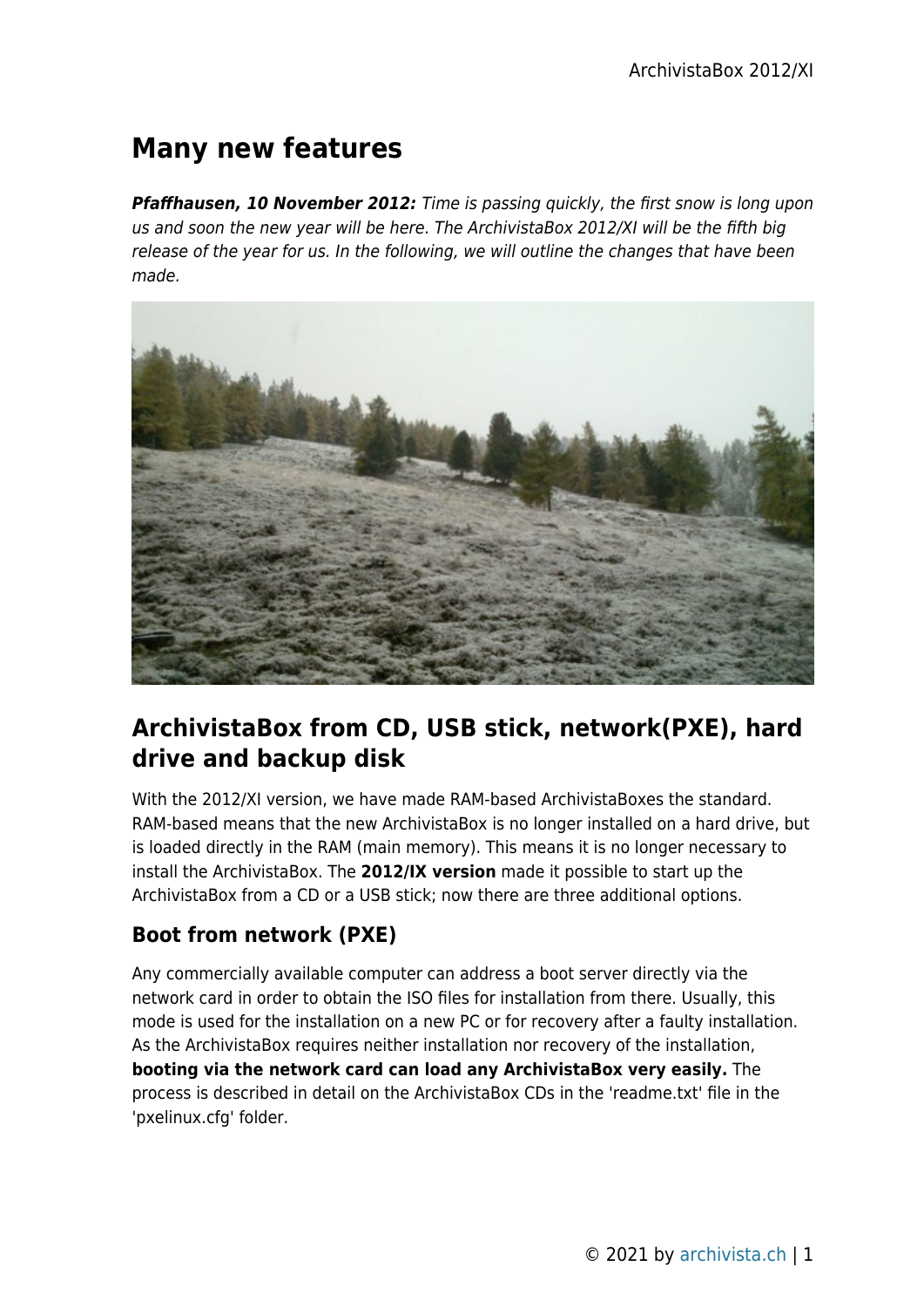

#### **drive**

Customer feedback showed that neither the CD nor the USB stick enjoy unconditional trust. Both are viewed as fragile. It is common knowledge that CD drives (particularly slimline versions) often cause problems; the case of the USB stick is a little different for the ArchivistaBox as the USB stick has a purely reading function in loading the ArchivistaBox.

Nevertheless, the system cannot be booted if the USB stick is not inserted. For this reason, the **ISO file is automatically rewritten on the interal hard drive(s) on** first start-up from USB stick/CD, so that neither USB stick nor CD are then required for booting the system.

### **Boot from back-up disk: restoration-on-the-fly**

The ISO files for the ArchivistaBox are now very small; only between 72 and 335 MB of space are required. This is why we decided to store the ISO files on the backup hard drive as well. This means that **data backup can be booted from any hard drive, from any computer.** If an ArchivistaBox computer fails, **any backup hard drive can therefore be used to work on another computer (restoration-on-the-fly).** Likewise, data backup can be checked live without having to rerun the data. Restoration-on-the-fly requires only a 64-bit enabled computer, and the internal hard drives are not touched or required. Insofar as a USB3 data carrier is used, restorationon-the-fly allows the same working speed as with an internal hard drive. The boot process takes between 20 and 40 seconds; with USB2 it takes 30 to 60 seconds. To activate restoration-on-the-fly, all you need to do **in ArchivistaVM is save a copy of the ISO file with the name 'vmbackup.iso' to '/var/lib/vz/template/iso'; in ArchivistaDMS the file is called 'dmsbackup.iso'.**

### **ArchivistaVM: Automated clusters in approx. 100 seconds**

In order to make creating a new cluster even simpler, they can now be implemented a lot faster and with more automation. While previously it took 3 to 4 minutes, it now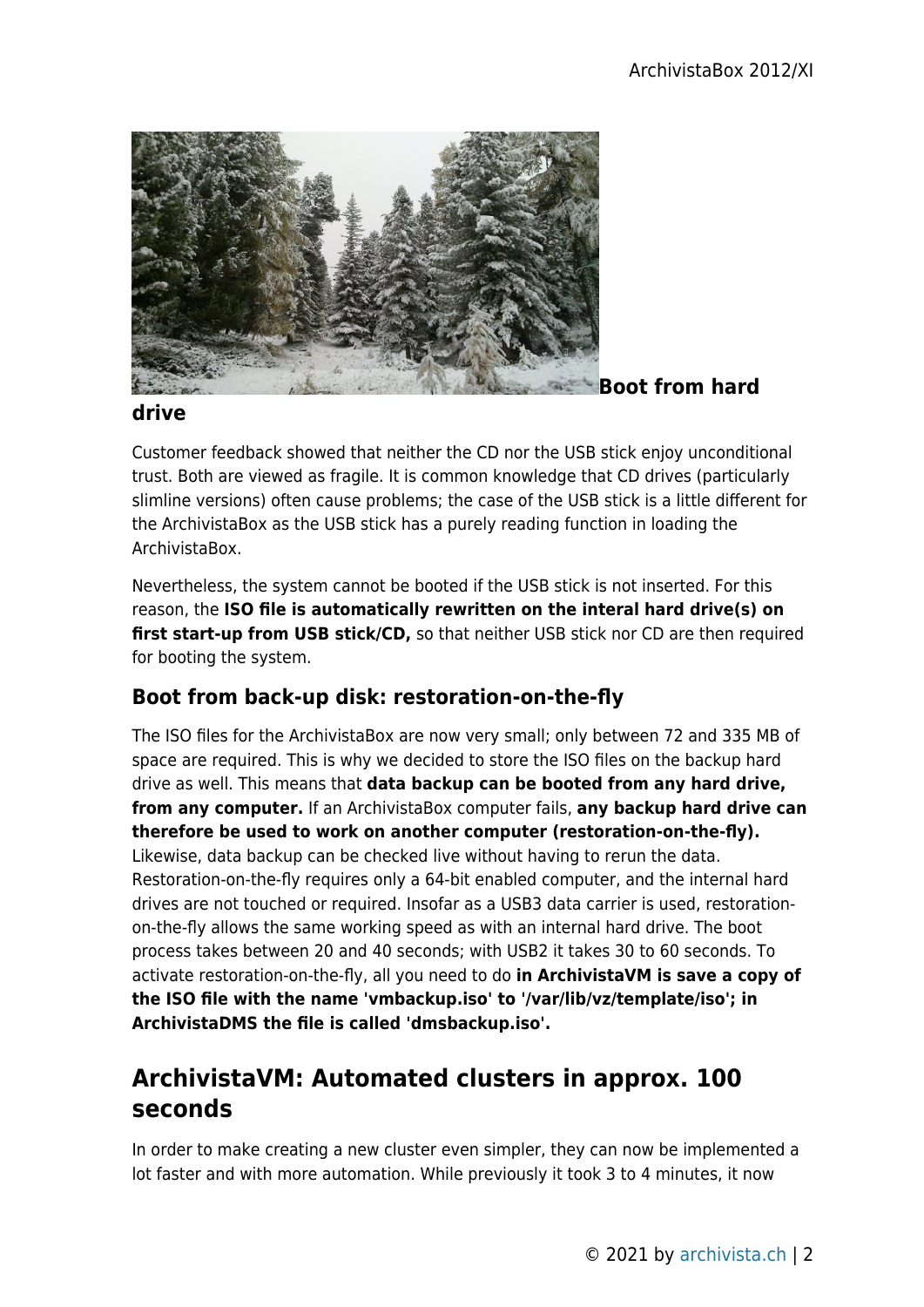takes just approx. 100 seconds (when virtualised it takes only 70 seconds) to start operating a new cluster. Clusters with ArchivistaVM aren't some kind of magic; however, the following points should be noted:

- **Two computers, each with two hard drives and one (optionally three) network cards** are required.
- The **first network card is used for external communication.**
- The **two (optional) cards** serve to establish a **connection between computer1 and computer2** (and vice versa).
- Computer1 copies hard drive1 onto computer2 and hard drive2 (DRDB cluster r1).
- Computer2 copies hard drive1 onto computer1 and hard drive2 (DRDB cluster r2).
- It is recommended to **test the cluster virtually** (see scripts.tgz unter /home/cvs/archivista/jobs).

If the points outlined above seem a little abstract to you, the ISO files for the cluster can also be created directly in the **[web shop \(select ArchivistaVM Mini twice\),](http://shop.archivista.ch/oscommunity/catalog/product_info.php?cPath=28&products_id=109)** in which case two hard drives and one network connection will suffice.

### **ArchivistaDMS: Automated master/slave and scan boxes**

The ArchivistaDMS document management solution comes with two ArchivistaBox systems from configuration level ArchivistaBox Pilatus and upwards. Here, the data is automatically transferred from the first to the second ArchivistaBox. The first computer is called the master and the second computer the slave. To date, master/slave synchronisation had to be carried our manually via three menu items. Now, **master/slave can be set up automatically (zero install) directly when booting up the ArchivistaBoxes.** The automatic creation of an ArchivstaBox not only works on the server side, but **zero-install now also works for all scan boxes.** For all ArchivistaBox devices within a single DMS solution there is now just one data carrier — DMS couldn't be simpler.

## **ArchivistaDMS: Burn folders with a 30-year guarantee for data structures**

The Archivista solution has been around since 1998 but its origins lie in the year 1993. Since this time, the Archivista DMS solution has included a concept for outsourcing folders. This does not simply involve writing random folders from the DMS solution on external data carriers — on the contrary, this **process has been standardised since 1993.** Specific (older) files are write-protected on the day of system failure. At the same time, the data is outsourced to a folder structure compliant with the ISO 9660 standard (for rapid access the internal copy remains on the database).

Previously, archive data carriers had to be created from time to time from the created